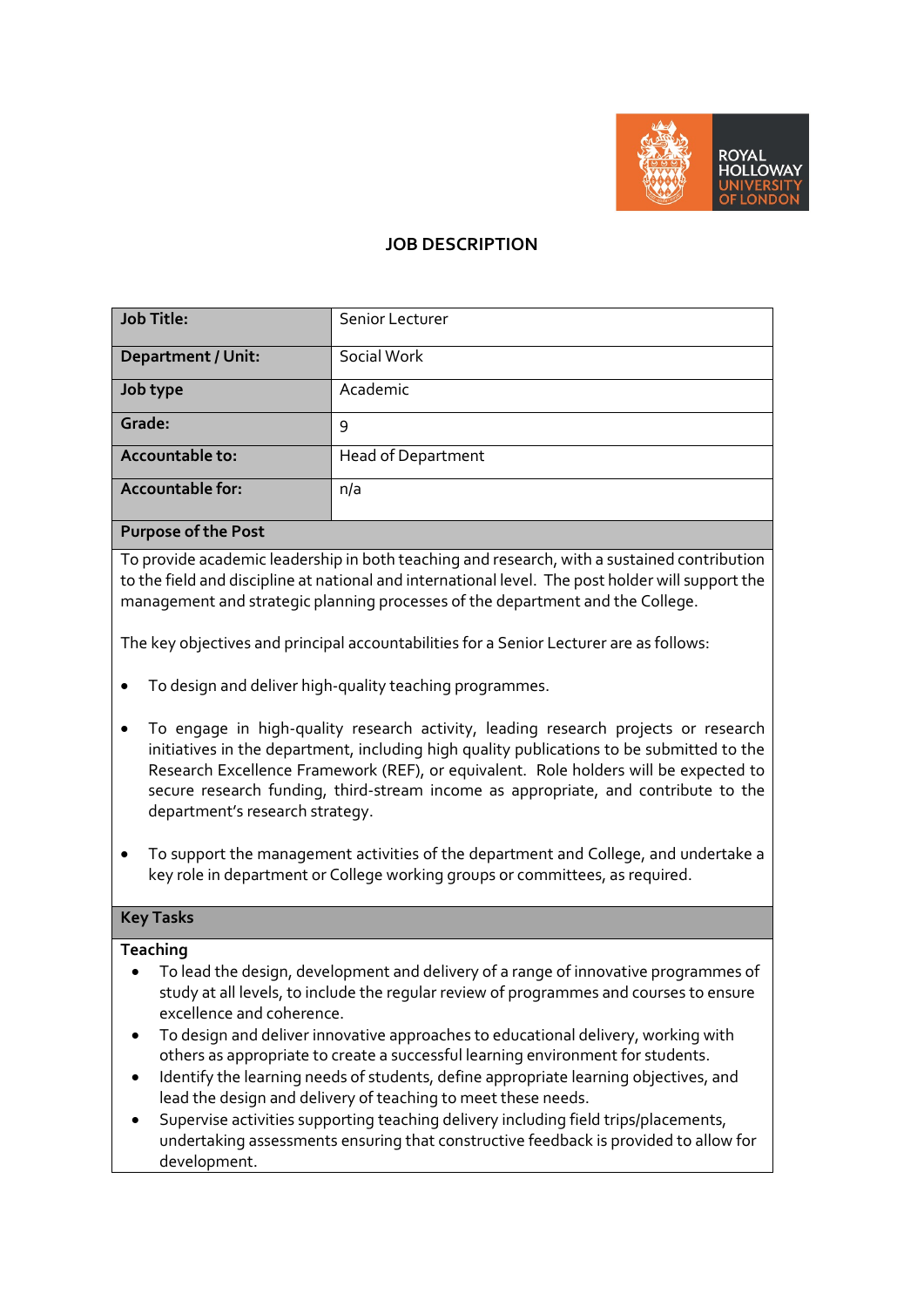- Provide academic leadership to those working within programme areas, e.g. as a course leader, to include co-ordinating the work of others to ensure that courses are delivered effectively and/or organising the work of a team by agreeing objectives and work plans.
- To act as Personal Tutor ensuring appropriate support and advice is provided.
- To lead in the expansion of curriculum options in this area, working with others to ensure implementation as applicable.
- To undertake and complete administrative duties required in the professional delivery of teaching.

## **Research**

- To be an externally recognised authority in the subject area with an international reputation.
- To produce high quality research outputs, for publication in monographs or recognised high quality journals or other significant outlets, and contribute to the department's REF submission to a significant level.
- To develop and submit research funding proposals to appropriate funding bodies as appropriate, working with colleagues where appropriate.
- To enhance the departmental teaching/educational agenda through application of research expertise into teaching/curriculum development and delivery.
- To effectively present research findings to a wide range of stakeholders both internal and external to the College through conferences, review meetings and other options as appropriate.
- To develop links with external contacts such as other educational bodies, businesses, the public sector, and professional bodies, to foster collaboration and generate income.
- To undertake and contribute to peer assessment as appropriate.
- To supervise PhD studentships as requested.

## **Leadership, Enhancement, External Engagement and Impact**

- To play a full and active part in the administration of the department and its external promotion.
- To attend and actively contribute to departmental and College meetings as appropriate.
- To assist with student recruitment.
- To participate with departmental or College working groups as required.
- To contribute to the department's strategic planning, and, if required, contribute to College strategic planning processes.
- To act as external examiner for other institutions by agreement with the Head of Department
- To advise and provide support to less experience colleagues, taking on the role of mentor as appropriate.
- To co-ordinate and engage in departmental activities such as attendance at open days or applicant visitor days.
- To lead and develop networks both internal and external to the College to develop research and teaching profile and funding opportunities individually and for the department, College and field of research i.e. educational bodies, specific research networks, and professional bodies.
- To engage and maintain continuous professional development.